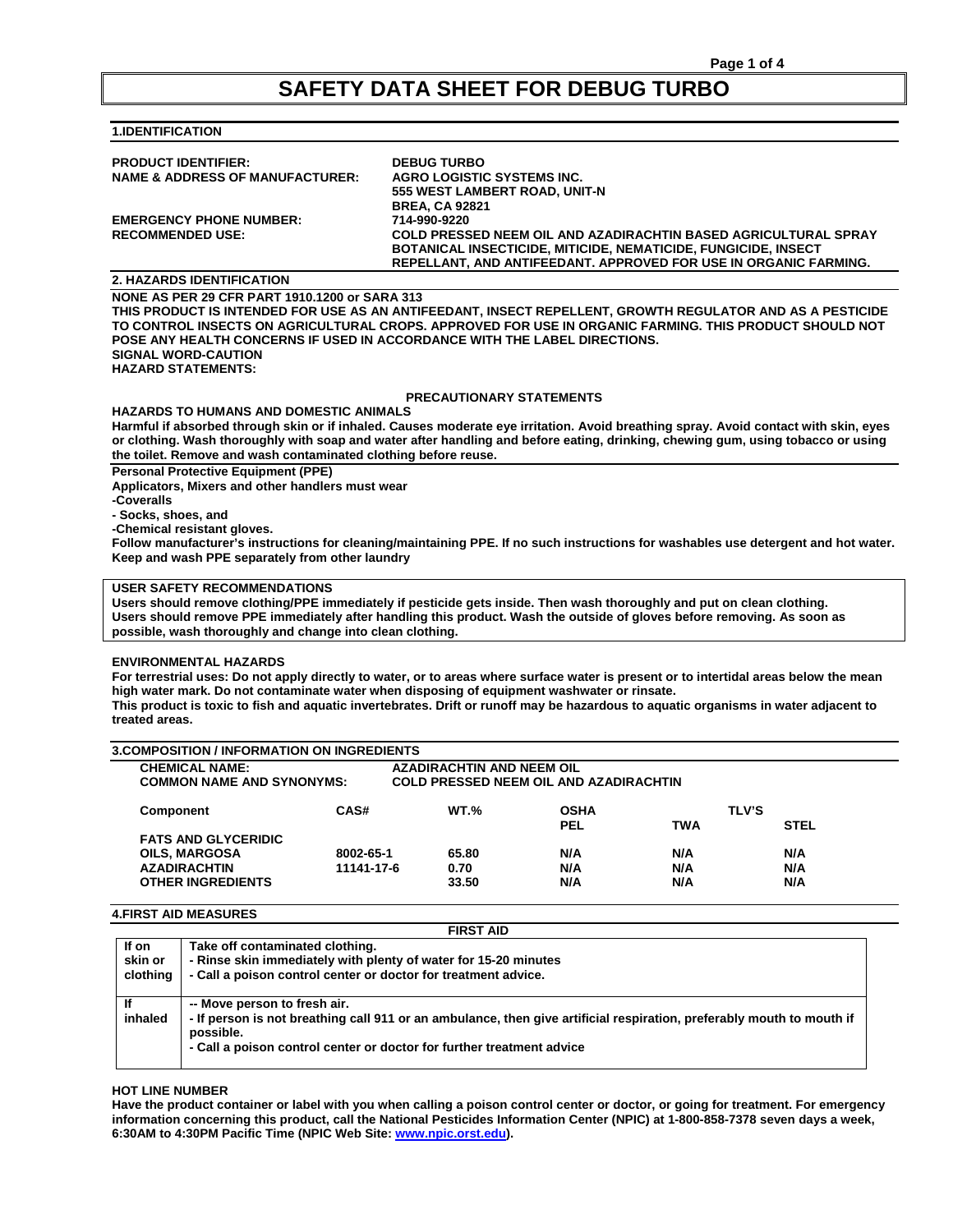### **5.FIRE FIGHTING MEASURES**

| <b>FLASH POINT:</b>                   | ΝA                                                                       |
|---------------------------------------|--------------------------------------------------------------------------|
| <b>FLAMMABLE LIMITS:</b>              | ΝA                                                                       |
| <b>EXTINGUSHING MEDIA:</b>            | <b>WATER, CO<sub>2</sub>, POLYMER FOAM</b>                               |
| <b>SPECIAL PROCEDURES</b>             |                                                                          |
| FOR FIRE FIGHTING:                    | FIRE FIGHTERS SHOULD BE EQUIPPED WITH SELF-CONTAINED BREATHING APPARATUS |
|                                       | AND PROTECTIVE CLOTHING.                                                 |
| <b>UNUSUAL HAZARDS:</b>               | FLAMMABLE LIQUID. KEEP AWAY FROM OPEN FLAME, HEAT OR SPARKS.             |
| <b>NFPA HAZARD CLASSIFICATION:</b>    | <b>FIRE HAZARD</b><br><b>HEALTH HAZARD 1</b>                             |
|                                       | <b>REACTIVITY</b><br>0                                                   |
| <b>6, ACCIDENTAL RELEASE MEASURES</b> |                                                                          |

**STEPS TO BE TAKEN IN THE EVENT OF A SPILL OR DISCHARGE:**

**TAKE UP WITH SAND OR OTHER ABSORBANT MATERIAL AND PLACE IN CONTAINER FOR LATER DISPOSAL. WASH DOWN THE AREA WITH WATER**

#### **DISPOSAL PROCEDURE:**

| <b>REGULATIONS.</b>                                                                                                                                                                                               |                                                                                                           |                   | BURY OR INCINERATE IN ACCORDANCE WITH ALL APPLICABLE FEDERAL, STATE, AND LOCAL ENVIRONMENTAL                                                        |  |
|-------------------------------------------------------------------------------------------------------------------------------------------------------------------------------------------------------------------|-----------------------------------------------------------------------------------------------------------|-------------------|-----------------------------------------------------------------------------------------------------------------------------------------------------|--|
| <b>VENTILATION:</b>                                                                                                                                                                                               | USE ADEQUATE GENERAL LOCAL EXHAUST VENTILATION TO<br><b>KEEP VAPOR OR MIST LEVELS AS LOW AS POSSIBLE.</b> |                   |                                                                                                                                                     |  |
| <b>RESPIRATORY</b>                                                                                                                                                                                                |                                                                                                           |                   |                                                                                                                                                     |  |
| <b>PROTECTION:</b>                                                                                                                                                                                                |                                                                                                           |                   | NONE REQUIRED WHERE ADEQUATE VENTILATION CONDITIONS EXIST. IF AIRBORNE<br><b>CONCENTRATION IS HIGH, USE AN APPROPRIATE RESPIRATOR OR DUST MASK.</b> |  |
| <b>EYE/ SKIN PROTECTION:</b>                                                                                                                                                                                      |                                                                                                           |                   | SAFETY GOGGLES, CHEMICAL RESISTANT GLOVES, COVERALLS, SHOES AND SOCKS.                                                                              |  |
| <b>7.HANDLING AND STORAGE</b>                                                                                                                                                                                     |                                                                                                           |                   |                                                                                                                                                     |  |
| <b>SPECIAL PRECAUTIONS:</b>                                                                                                                                                                                       | ANY GENERAL CHEMICAL STORAGE AREA.<br><b>INDUSTRIAL PRACTICES.</b>                                        |                   | KEEP CONTAINER TIGHTLY CLOSED. STORE IN A COOL AND DRY PLACE. SUITABLE FOR<br>AVOID PERSONAL CONTACT AND HANDLE WITH CARE IN ACCORDANCE WITH GOOD   |  |
| <b>8.EXPOSURE CONTROLS/PERSONAL PROTECTION</b>                                                                                                                                                                    |                                                                                                           |                   |                                                                                                                                                     |  |
| <b>CARCINOGENICITY:</b>                                                                                                                                                                                           | NTP: NO IARC: NO                                                                                          | <b>Z LIST: NO</b> | <b>OSHA REG: NO</b>                                                                                                                                 |  |
| <b>EFFECTS OF</b>                                                                                                                                                                                                 |                                                                                                           |                   |                                                                                                                                                     |  |
| <b>OVEREXPOSURE:</b>                                                                                                                                                                                              | <b>NOT KNOWN</b>                                                                                          |                   |                                                                                                                                                     |  |
| <b>TARGET ORGANS:</b>                                                                                                                                                                                             | <b>NONE IDENTIFIED</b>                                                                                    |                   |                                                                                                                                                     |  |
| <b>ROUTES OF ENTRY:</b>                                                                                                                                                                                           |                                                                                                           |                   | <b>INHALATION, INGESTION, SKIN CONTACT, EYE CONTACT, ABSORPTION.</b>                                                                                |  |
| TOXICOLOGICAL INFORMATION:                                                                                                                                                                                        |                                                                                                           |                   |                                                                                                                                                     |  |
| ORAL LD $_{50}$ = >5000 mg/kg; DERMAL LD $_{50}$ = >2000 mg/kg; INHALATION LC $_{50}$ = >1.34 mg/liter<br>DERMAL IRRITATION= Non Irritant; ACUTE EYE IRRITATION= Non Irritant; SKIN SENSITIZATION: Non sensitizer |                                                                                                           |                   |                                                                                                                                                     |  |
| HAZARDS TO HUMANS AND DOMESTIC ANIMALS                                                                                                                                                                            |                                                                                                           |                   |                                                                                                                                                     |  |

**Harmful if absorbed through skin or if inhaled. Causes moderate eye irritation. Avoid breathing spray. Avoid contact with skin, eyes or clothing. Wash thoroughly with soap and water after handling and before eating, drinking, chewing gum, using tobacco or using the toilet. Remove and wash contaminated clothing before reuse.**

#### **Personal Protective Equipment (PPE)**

**Applicators, Mixers and other handlers must wear**

**-Coveralls**

**- Socks, shoes, and** 

**-Chemical resistant gloves.**

**Follow manufacturer's instructions for cleaning/maintaining PPE. If no such instructions for washables use detergent and hot water. Keep and wash PPE separately from other laundry**

# **USER SAFETY RECOMMENDATIONS**

**Users should remove clothing/PPE immediately if pesticide gets inside. Then wash thoroughly and put on clean clothing. Users should remove PPE immediately after handling this product. Wash the outside of gloves before removing. As soon as possible, wash thoroughly and change into clean clothing.**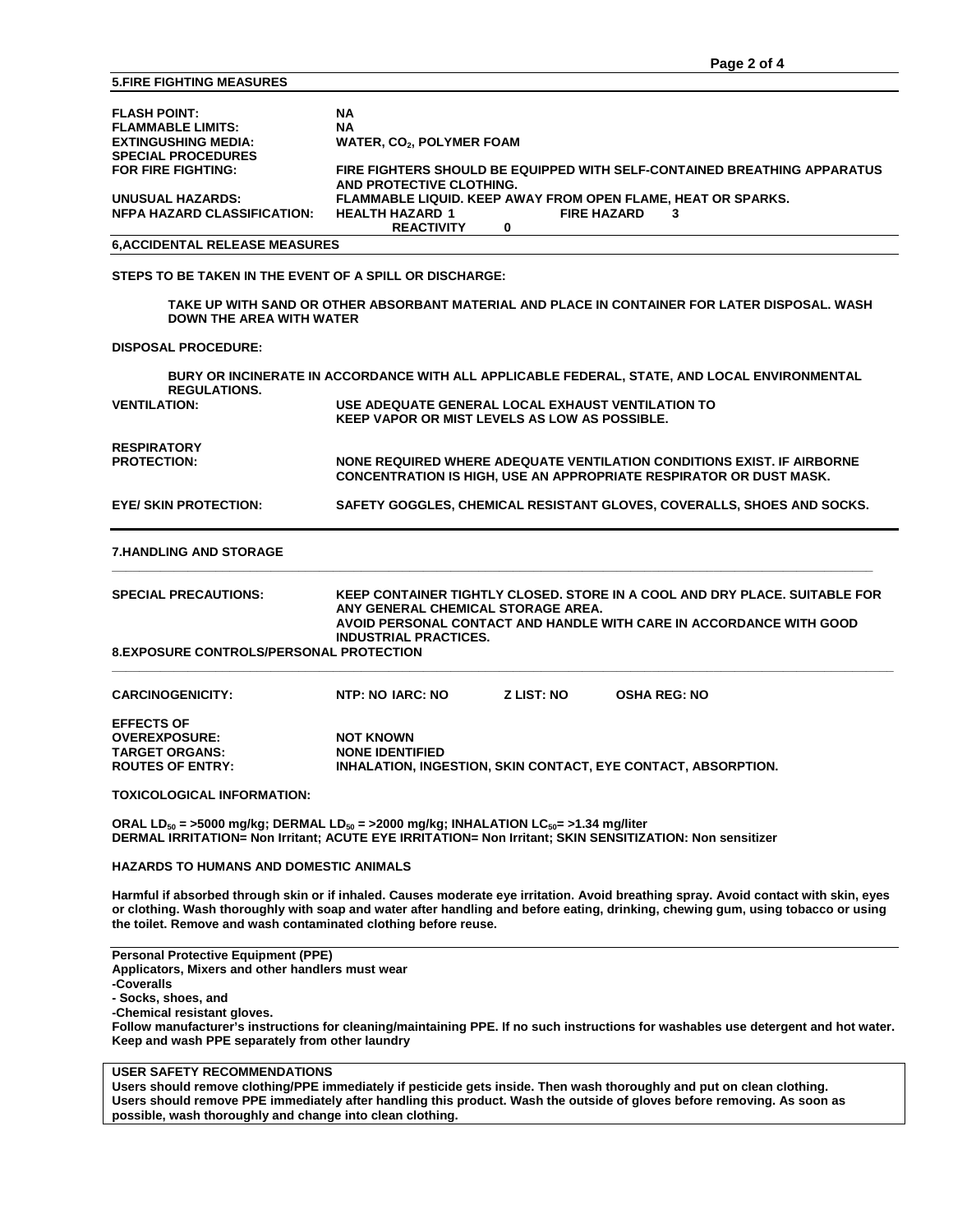| <b>APPEARANCE:</b>                            | <b>DARK BROWN LIQUID</b>                                            |
|-----------------------------------------------|---------------------------------------------------------------------|
| <b>UPPER/LOWER FLAMMABILITY</b>               | 209 DEGREES F                                                       |
|                                               |                                                                     |
| ODOR:                                         | <b>CHARACTERISTIC NUTTY ODOR</b>                                    |
| <b>VAPOR PRESSURE:</b>                        | N/A                                                                 |
| pH:                                           | 4.0 TO 5.0                                                          |
| <b>RELATIVE DENSITY:</b>                      | 0.8974                                                              |
| <b>MELTING/FREEZING POINT:</b>                | <b>LIQUID/60 DEGREES F</b>                                          |
| <b>SOLUBILITY IN WATER:</b>                   | <b>DISPERSIBLE</b>                                                  |
|                                               |                                                                     |
| <b>BOILING POINT:</b>                         | $>300^{\circ}$ F                                                    |
| <b>FLASH POINT:</b>                           | 209 DEGREES F                                                       |
| <b>EVAPORATION RATE:</b>                      | N/A                                                                 |
| <b>PARTITION COEFFICIENT:</b>                 | N/A                                                                 |
| <b>AUTO-IGNITION TEMPERATURE:</b>             | N/A                                                                 |
| <b>DECOMPOSITION TEMPERATURE:</b>             | N/A                                                                 |
|                                               |                                                                     |
| <b>VISCOSITY:</b>                             | 0.048 KGS/MS                                                        |
| <b>STORAGE STABILITY:</b>                     | STABLE AT ROOM TEMPERATURE FOR 24 MONTHS.                           |
| <b>STABILITY:</b>                             | <b>STABLE</b>                                                       |
| <b>CONDITIONS TO AVOID:</b>                   | <b>NONE DOCUMENTED</b>                                              |
| <b>INCOMPATIBLES:</b>                         | <b>NONE</b>                                                         |
| <b>POLYMERIZATION:</b>                        | <b>WILL NOT OCCUR</b>                                               |
|                                               |                                                                     |
| <b>DECOMPOSITION</b>                          |                                                                     |
| <b>PRODUCTS:</b>                              | <b>CARBON MONOXIDE</b>                                              |
| <b>10.STABILITY AND REACTIVITY</b>            |                                                                     |
| <b>REACTIVITY DATA:</b>                       |                                                                     |
|                                               |                                                                     |
|                                               |                                                                     |
| <b>STABILITY:</b>                             | <b>STABLE</b>                                                       |
| <b>CONDITIONS TO AVOID:</b>                   | <b>NONE DOCUMENTED</b>                                              |
| <b>INCOMPATIBLES:</b>                         | <b>NONE</b>                                                         |
| <b>POLYMERIZATION:</b>                        | <b>WILL NOT OCCUR</b>                                               |
| <b>DECOMPOSITION PRODUCTS:</b>                | <b>CARBON MONOXIDE</b>                                              |
|                                               |                                                                     |
|                                               |                                                                     |
| <b>CHEMICAL STABILITY:</b>                    | <b>STABLE UNDER AMBIENT TEMPERATURE</b>                             |
| <b>STABILIZER:</b>                            | <b>NONE REQUIRED</b>                                                |
| <b>PHYSICAL APPEARANCE:</b>                   | UNCHANGED UNDER AMBIENT TEMPERATURE                                 |
|                                               |                                                                     |
| OTHER:                                        |                                                                     |
|                                               |                                                                     |
| <b>POLYMERIZATION:</b>                        | <b>WILL NOT OCCUR</b>                                               |
|                                               |                                                                     |
| <b>CONDITIONS TO AVOID:</b>                   | <b>EXTREME COLD AS PRODUCT WILL SOLIDIFY</b>                        |
| <b>INCOMPATIBLE MATERIALS:</b>                | <b>COPPER PRODUCTS, ALKALINE PRODUCTS</b>                           |
| <b>HAZARDOUS DECOMPOSITIONS PRODUCTS NONE</b> |                                                                     |
| <b>11.TOXICOLOGICAL INFORMATION</b>           |                                                                     |
|                                               |                                                                     |
|                                               |                                                                     |
| <b>ROUTES OF EXPOSURE:</b>                    | <b>INHALATION, INGESTION, SKIN CONTACT, EYE CONTACT, ABSORPTION</b> |
| <b>EFFECTS OF OVEREXPOSURE:</b>               | <b>NOT KNOWN</b>                                                    |
| <b>TARGET ORGANS:</b>                         | <b>NONE IDENTIFIED</b>                                              |
|                                               |                                                                     |
| <b>CARCINOGENICITY:</b>                       |                                                                     |
|                                               |                                                                     |
|                                               |                                                                     |
| NTP:                                          | <b>NO</b>                                                           |
| IARC:                                         | <b>NO</b>                                                           |
| Z LIST:                                       | <b>NO</b>                                                           |
| <b>OSHA REG:</b>                              | NO.                                                                 |
|                                               |                                                                     |
| ORAL LD <sub>50</sub>                         | $=$ >5000MG/KG                                                      |
| <b>DERMAL LD<sub>50</sub></b>                 | $\Rightarrow$ 2000 MG/KG                                            |
|                                               |                                                                     |
| <b>INHALATION LC<sub>50</sub>:</b>            | $=$ >1.34 MG/LITER                                                  |
| <b>DERMAL IRRITATION:</b>                     | <b>NON IRRITANT</b>                                                 |
| <b>ACUTE EYE IRRITATION:</b>                  |                                                                     |
|                                               | <b>NON IRRITANT</b>                                                 |
| <b>SKIN SENSITIZATION:</b>                    | <b>NON SENSITIZER</b>                                               |

**Harmful if absorbed through skin or if inhaled. Causes moderate eye irritation. Avoid breathing spray. Avoid contact with skin, eyes or clothing. Wash thoroughly with soap and water after handling and before eating, drinking, chewing gum, using tobacco or using the toilet. Remove and wash contaminated clothing before reuse.**

**\_\_\_\_\_\_\_\_\_\_\_\_\_\_\_\_\_\_\_\_\_\_\_\_\_\_\_\_\_\_\_\_\_\_\_\_\_\_\_\_\_\_\_\_\_\_\_\_\_\_\_\_\_\_\_\_\_\_\_\_\_\_\_\_\_\_\_\_\_\_\_\_\_\_\_\_\_\_\_\_\_\_\_\_\_\_\_\_\_\_\_\_\_\_\_\_\_\_\_\_\_\_\_\_\_\_\_\_\_\_\_\_\_**

## **12.ECOLOGICAL INFORMATION**

### **ENVIRONMENTAL HAZARDS**

**For terrestrial uses: Do not apply directly to water, or to areas where surface water is present or to intertidal areas below the mean high water mark. Do not contaminate water when disposing of equipment washwater or rinsate.**